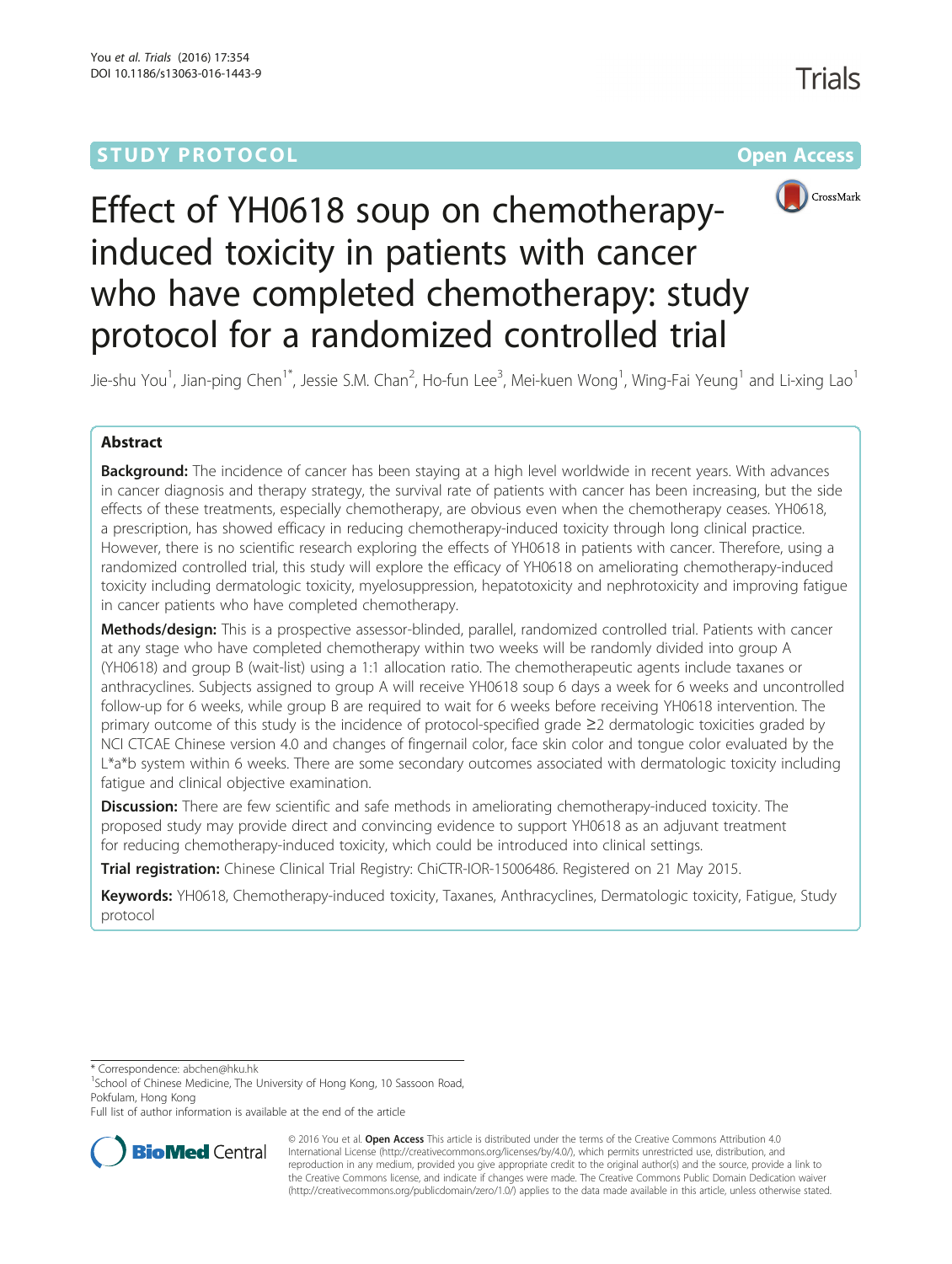# Background

According to the data from the WHO's World Cancer Report 2014, there are an estimated nearly 25 million cancer cases that will occur over the next two decades worldwide, a rise of 75 % [\[1](#page-6-0)]. Because of advances in cancer diagnosis and treatment, the survival rate of patients with cancer has been increasing, but the side effects of these treatments, especially chemotherapy, are obvious [[2](#page-6-0)]. Chemotherapy, as a standard regimen, has been used for treating cancers for 70 years. However, in recent years, there is a controversy as to whether it should continue to be used because it causes major side effects, especially toxicity. However, as there is no better regimen to replace chemotherapy, searching for safe and effective ways to ameliorate chemotherapy-induced toxicity has become an urgent issue in the cancer research area.

Chemotherapy-induced dermatologic toxicity is one of the most obvious toxicities, and it can cause considerable cosmetic concern, pain, infection, and functional impairment, and it further impact patients' quality of life, although it is rarely life-threatening [[3](#page-6-0), [4](#page-6-0)]. Its symptoms mainly include pruritus, bullous dermatitis, dry skin, skin pain, paronychia, skin infection, acneiform rash, alopecia, nail discoloration, and nail loss [\[5](#page-6-0)]. Low-grade symptoms, such as nail ridging and nail discoloration, can impact beauty and quality of life. Medium-grade symptoms like painful blisters and intense pruritus may also interfere with treatment, resulting in dose reduction or interrupting treatments. Some symptoms may even continue after treatment ceases. Dermatologic toxicity is a major side effect of more than 30 anticancer agents, such as antimetabolites, hormonal agents, topoisomeraseinteracting agents, and taxanes; of these taxanes and anthracyclines are the main chemotherapy drugs causing these symptoms [[6](#page-6-0), [7\]](#page-6-0). Taxanes are microtubule-stabilizing agents, including paclitaxel, docetaxel, and cabazitaxel, which can stabilize GDP-bound tubulin in the microtubule, therefore interrupting cell division and causing cell death [[8\]](#page-6-0). Anthracyclines are one of the most effective chemotherapeutic drugs and are used to treat many cancers, like lymphomas, leukemias, breast cancer, uterine cancer, ovarian cancer, and lung cancer. The mechanisms of anthracyclines include four pathways. Anthracyclines directly inhibit the synthesis of DNA and RNA by inserting themselves in between nucleotides, thereby interfering with replication and transcription [[9](#page-6-0)]. They also inhibit topoisomerase II, thereby generating reactive oxygen species that damage DNA and cell membranes, or preventing the relaxing of supercoiled DNA and thus blocking DNA transcription and replication [\[10\]](#page-6-0). They can also induct histone eviction from chromatin, deregulating DNA damage response, epigenomes, and transcriptomes [[11](#page-6-0)].

Recently, multiple options for reducing chemotherapyinduced dermatologic toxicity have been investigated, but there are no acknowledged and standard treatments. Lacouture et al. [\[4](#page-6-0)] found the incidence of grade 2 skin toxicities during the 6-week skin treatment period was 29 % in the pre-emptive group and 62 % in the reactive group. A prospective study demonstrated that ice packs could reduce the incidence of hand-foot syndrome in patients treated with liposomal doxorubicin [\[5\]](#page-6-0). In contrast, no significant differences were determined between hand conditions in terms of time to event, nor in terms of toxicity, in cryotherapy and control groups in a randomized control trial [\[12](#page-6-0)]. Oral pyridoxine also failed to prevent capecitabine-associated hand-foot syndrome [\[13](#page-6-0)].

Chemotherapy-induced myelosuppression, hepatotoxicity, and nephrotoxicity are also common, and they are significant complications affecting the treatment of cancer patients. Moreover, from the view of Chinese medicine, the liver and kidneys are the main organs responsible for detoxification and purification of the blood. Deficiencies of the liver and kidneys lead directly to fatigue, which is also an obvious symptom of cancer patients who just completing chemotherapy. So we believe that dermatologic toxicity and fatigue are a reflection of hepatotoxicity and nephrotoxicity.

Recent attempts to reduce toxicity by using individual compounds have been unsatisfactory [[14\]](#page-6-0), and there is also concern about whether using Chinese herbs will cause hepatotoxicity and nephrotoxicity or interactions with anticancer agents [[15](#page-6-0)]; therefore, medical food is the best choice. YH0618, a prescription, has showed efficacy in reducing chemotherapy-induced toxicity through long clinical practice. YH0618 consists of four medical foods (such as black soybeans) which are recommended by clinicians for patients with cancer, and all components have a history of safe use in other foods. Besides, each of the components possesses a distinct pharmacological profile, including removing free radicals in the body, regulating the immune system, preventing cancer, detoxifying, and enhancing taste, etc. [\[16](#page-6-0)–[18\]](#page-6-0). Black soybean, as the monarch drug in the prescription, has been used for detoxification over the millennia in China. Modern research has further explored its active compounds and mechanisms in detoxification. Liao et al. [[19](#page-7-0)] found that a novel polysaccharide of black soybean could improve 5-flurouracil- and irradiation-induced myelosuppression in animal experiments. Anthocyanins, which are the main active compounds in the black soybean seed coat, are water-soluble and possess significant anticancer [[20\]](#page-7-0), antioxidation [\[21\]](#page-7-0), liver-protective [\[22, 23](#page-7-0)], and kidney-protective effects [\[24\]](#page-7-0) in vitro and in vivo experiments. Over long clinical observation, YH0618 soup has been proved to be effective in reducing chemotherapyinduced toxicity by clinical observation, but there is not yet any scientific research exploring the effects of YH0618 soup in patients with cancer. Therefore, this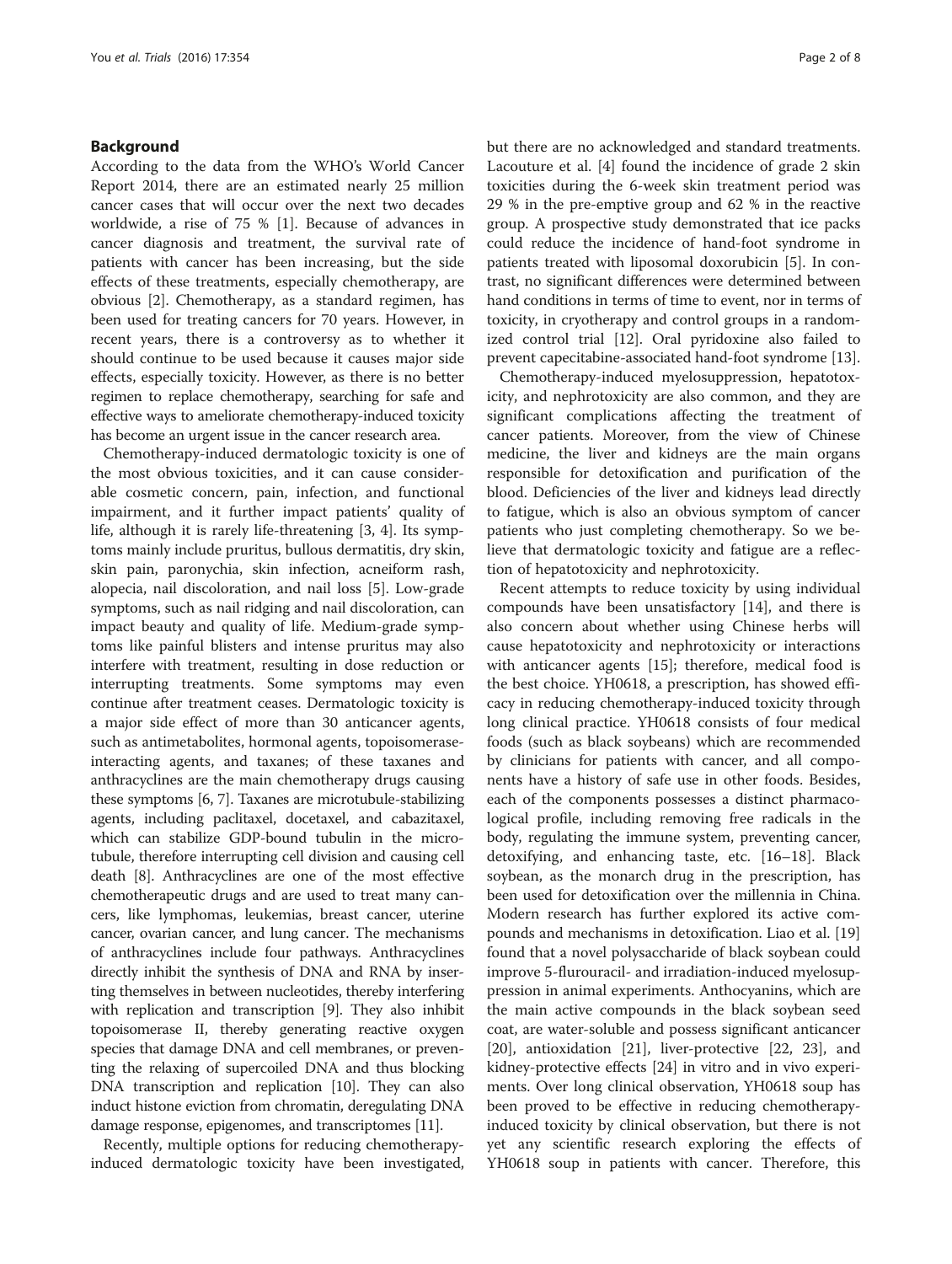study will be conducted to further verify the benefits of YH0618: the hypothesis is that YH0618 soup would ameliorate chemotherapy-induced toxicity including dermatologic toxicity, hematotoxicity, hepatotoxicity, and nephrotoxicity in cancer patients who have completed chemotherapy. Moreover, since little research has explored the role of medical food intervention in reducing chemotherapy-induced toxicity, and YH0618 is a safe medical food, the project will bring huge benefits to patients with cancer. The YH0618 prescription has the potential to become a standard alternative intervention strategy in providing care to these patients.

## Methods/design

# Study design

This is a randomized controlled trial which aims at determining whether YH0618 would be more effective than the wait-list control conditions in ameliorating chemotherapy-induced dermatologic toxicity, blood system disorders, and hepatic and renal disorders and in improving fatigue in cancer patients who have completed chemotherapy. To achieve this goal, a total of 236 patients with cancer at any stage who have completed chemotherapy within 2 weeks will be recruited for the study. The patients will be randomly divided into group A (YH0618) and group B (wait-list) using a 1:1

allocation ratio, adhering to the Consolidated Standards of Reporting Trials (CONSORT) statement [[25](#page-7-0)] and the Standard Protocol Items: Recommendations for Interventional Trials (SPIRIT) statement [\[26\]](#page-7-0). The measures of clinical outcomes mainly include the grading of dermatologic toxicity, skin color, nail color, tongue color, and score of fatigue. Several biomarkers associated with myelosuppression, hepatotoxicity, and nephrotoxicity in the blood will also be measured. The flow chart of the study is shown in Fig. 1, and the trial process is listed in Table [1](#page-3-0). The evaluation and data collected will be conducted at the clinics of the School of Chinese Medicine, HKU.

# Ethics

Ethical approval of the study protocol was obtained from the Institutional Review Board of the University of Hong Kong/Hospital Authority Hong Kong West Cluster (HKU/HA HKW IRB, reference no. UW15-023). The trial was registered in the Chinese Clinical Trials Registry: ChiCTR-IOR-15006486. Patients will receive a detailed information sheet and complete written consent forms.

The trial is managed by the School of Chinese Medicine, HKU, and data will be supervised by the Data and Safety Monitoring Board (DSMB). Study documents (digital and hard copies) will be retained in a secure location for 5 years after trial completion.

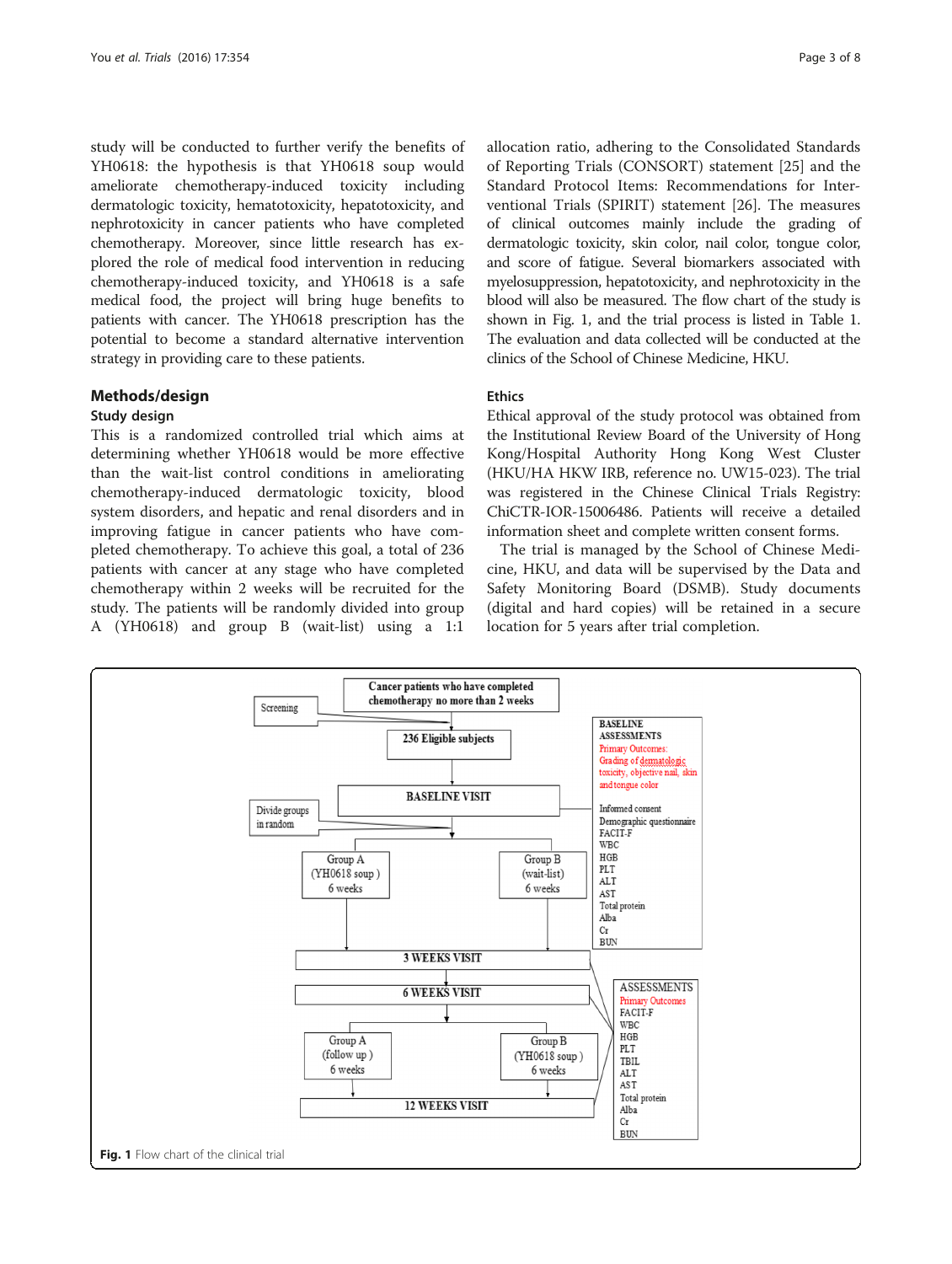#### <span id="page-3-0"></span>Table 1 Trial process chart

|                                                | Before baseline screening | Baseline                   | Visit 1<br>Treatment phase | Visit 2<br>Treatment phase | Visit 3<br>Follow-up phase |
|------------------------------------------------|---------------------------|----------------------------|----------------------------|----------------------------|----------------------------|
| Process items                                  |                           | 0 day                      | 3 weeks                    | 6 weeks                    | 12 weeks                   |
| Patients                                       |                           |                            |                            |                            |                            |
| Inclusion and exclusion criteria               | $\times$                  |                            |                            |                            |                            |
| Informed consent                               |                           | $\times$                   |                            |                            |                            |
| Demographics                                   |                           | $\times$                   |                            |                            |                            |
| Medical history                                | $\times$                  | $\times$                   |                            |                            |                            |
| Randomization and allocation concealment       |                           | $\times$                   |                            |                            |                            |
| Primary outcomes                               |                           |                            |                            |                            |                            |
| Grading of dermatologic toxicity               |                           | $\times$                   | $\times$                   | $\times$                   | $\times$                   |
| Objective skin, nail, and tongue color (L*a*b) |                           | $\times$                   | $\times$                   | $\times$                   | $\times$                   |
| Secondary outcomes                             |                           |                            |                            |                            |                            |
| Fatigue measurement score                      |                           | $\times$                   | $\times$                   | $\times$                   | $\times$                   |
| Routine blood test (WBC, HGB, PLT)             |                           | $\times$                   | $\times$                   | $\times$                   | $\times$                   |
| Liver function (ALT, AST, total protein, Alba) |                           | $\times$                   | $\times$                   | $\times$                   | $\times$                   |
| Renal function (Cr and BUN)                    |                           | $\times$                   | $\times$                   | $\times$                   | $\times$                   |
| Adverse events                                 |                           |                            | $\times$                   | $\times$                   | $\times$                   |
| Patients' diary records                        |                           | Every day during the study |                            |                            |                            |

Under the laws of Hong Kong, patients enjoy or may enjoy rights for the protection of the confidentiality of their personal data, such as those regarding the collection, custody, retention, management, control, use (including analysis or comparison), transfer in or out of Hong Kong, non-disclosure, erasure and/or any way of dealing with or disposing of any of their personal data in or for this study. Clinical trial insurance will be provided to the subjects.

#### Subjects

A total of 236 eligible patients will be recruited through advertisements. Inclusion criteria include: (1) patients with cancer of any stage aged between 18–75; (2) completed chemotherapy no more than 2 weeks ago; (3) received chemotherapeutic agents containing taxanes or anthracyclines; and (4) a life expectancy of at least 6 months. Exclusion criteria are: (1) subjects with a medical history of dermatosis; (2) any treatment for detoxification within 3 months; (3) any severe mental disorders or history of psychiatric illness or taking psychotropic drugs; (4) severe lesions of liver or kidney; (5) pregnancy or potential pregnancy; (6) allergies to some specific foods, like black soybean, etc. Eligible patients will be invited to participate in this study after providing their written consent form. All participants will be closely monitored in the study. These patients are given open clinical treatment as an additional safeguard.

#### Estimation of sample size

The primary outcome in this study is the proportion of subjects with chemotherapy-induced dermatologic toxicity as measured by National Cancer Institute Common Terminology Criteria for Adverse Events (NCI CTCAE) specific grade  $\geq 2$ . According to previous research, the incidence of NCI CTCAE specific grade  $\geq 2$  after the intervention is about 30 % [[12](#page-6-0)]. Our pilot study showed that about 10 % of subjects would have NCI CTCAE specific grade ≥2 after taking the YH0618 soup; thus, the difference in proportion of subjects with dermatologic toxicity between the soup group and waiting-list control group is 20 %. The difference in proportion between the two groups will be examined by a Z-test. To achieve a type I error alpha =  $0.05$  and power  $(1 - \text{beta}) = 90$  %, the minimal number of subjects needed in each group is 82. We estimated a 30 % attrition rate at the end of follow-up; hence, a sample size of at least 118 in each group (236 in total) is planned for this study.

# Randomization and blinding

The research assistant will give each patient a unique study number immediately after they complete the written consent. A computer random digit (randomization list) will be generated by a statistician not involved in this study. Codes representing the two groups will be printed on one A4 opaque paper, and then be put into a envelope which is blotted out using double sided tape.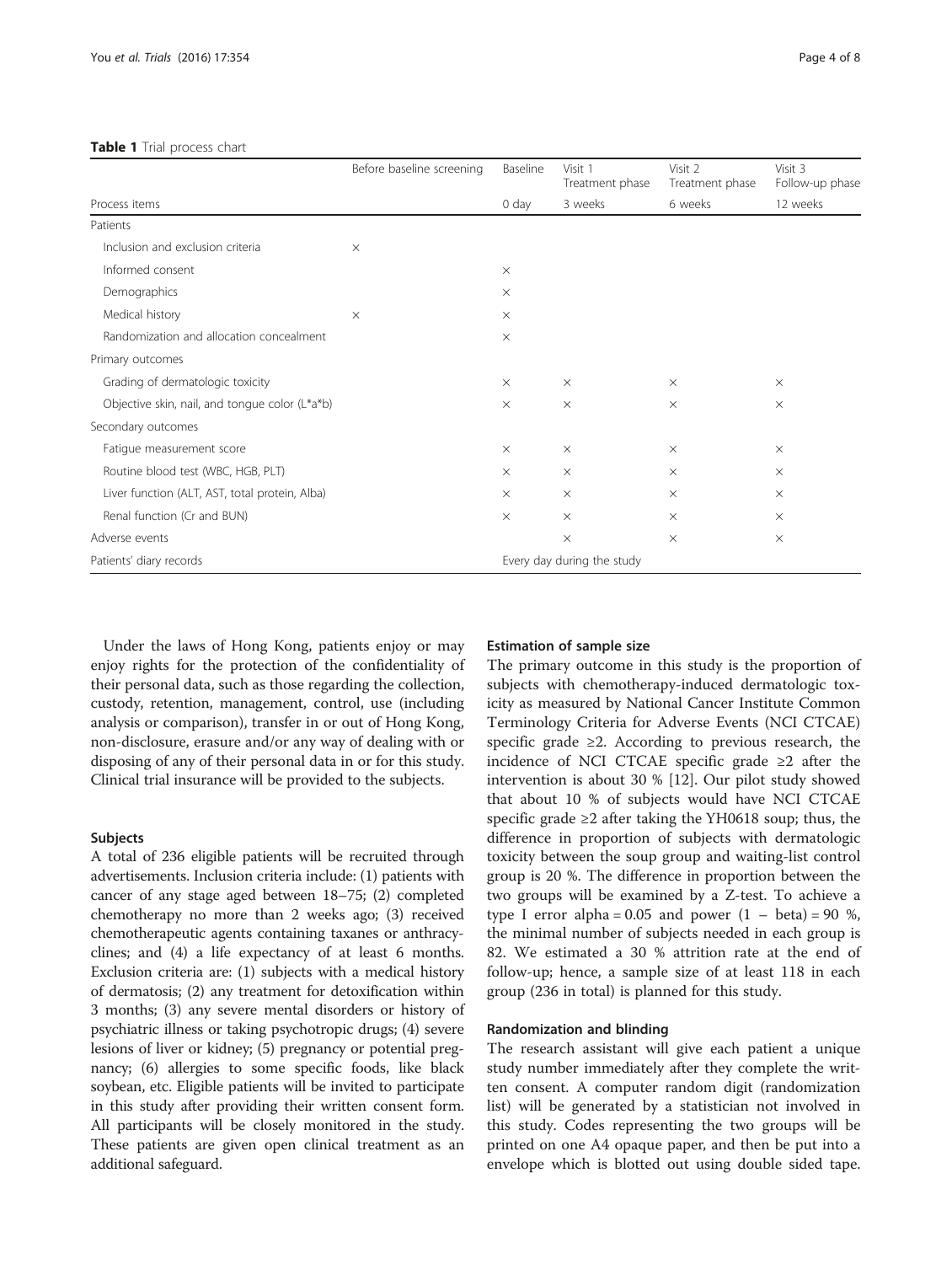The tape should be torn by the patients themselves just after completing the baseline testing. Because this trial compares the effects of the YH0618 group and the wait-list group, it is not possible to blind the patients; thus, they know which group they are in. However, the randomization sequence and different groups will be kept hidden from the practitioners, data collectors, and statisticians.

## Intervention and control conditions

Prior to intervention, baseline data will be collected including demographics, chemotherapy-induced dermatologic toxicity, skin color, nail color, tongue color, score of fatigue, and the indexes of myelosuppression, hepatotoxicity, and nephrotoxicity in the blood. After that, participants assigned to group A will receive YH0618 soup 6 days/week for 6 weeks and uncontrolled followup for 6 weeks, while group B are required to wait for 6 weeks and then receive YH0618 soup for 6 weeks. There is no contraindication between YH0618 soup and chemotherapy, because all the components are general food which people often eat in their daily lives.

# Outcome evaluation

#### Primary outcome

The primary outcome of this study is the incidence of specific grade ≥2 dermatologic toxicities and changes of nail color, skin color, and tongue color after 6 weeks of intervention which will be graded by NCI CTCAE Chinese version 4.0 and evaluated by the L\*a\*b system, respectively.

Grading of dermatologic toxicity NCI CTCAE is commonly used to monitor and rate the severity of chemotherapy-induced toxicity [\[27\]](#page-7-0). The CTCAE displays grades 1 through 5 with unique clinical descriptions of severity for each adverse event. Protocol-defined dermatologic toxicities include dry skin, pruritus, skin ulceration, acneiform rash, maculopapular rash, skin pain, skin hyperpigmentation, palmar-plantar erythrodysesthesia syndrome, scalp pain, alopecia, paronychia, nail discoloration, nail ridging, and nail loss, which are elaborated in Additional file [1](#page-6-0). To reduce bias, the symptoms will be recorded according to therapist diagnosis and patient reports, but will not be graded in the presence of the patients.

Skin, nail, and tongue color measurement In order to evaluate the changes of skin, nail, and tongue color objectively, L\*a\*b will be used. The L\*a\*b system, determined by the International Commission on Illumination (CIE) in 1976, is a "gold standard" in assessing color. In the CIELAB color space, values  $L^*$ ,  $a^*$ , and  $b^*$  form a three-dimensional coordinate system by plotting at right angles to one another  $[28]$  $[28]$ . Value  $L^*$  represents light/ dark and extends from 0 (black) to 100 (white). Value a\* represents the red/green axis, and value b\* represents the yellow/blue axis. Recently, many methods are available to measure skin color, such as visual assessment, rating scales, photography, reflectance spectroscopy, etc. After analyzing the advantages and disadvantages of the methods, we decided to adopt digital images in this study. Digital image analysis has been used for more than 15 years in medical imaging; it does not directly contact the skin and therefore cannot disturb the measurement of skin color (e.g., by blanching the skin). The digital camera and environment like lighting source and position, background, and distance between camera and subject will be fixed. First, we will use a Canon® digital camera to take pictures. In order to reduce interference from the external environment, a calibration color chart (Spyder CHECKR 24) will be adopted. Then, the Color Sampler tools in Adobe PhotoShop Creative Suite 6 (CS6) will be used for digital image color analysis, which can retrieve and record L\*a\*b\* color values. We will record the skin color of the forehead, right and left cheeks, jaw, and dorsum of the right and left hands, the nail color of ten fingernails, and tongue color.

#### Secondary outcomes

Fatigue measurement Fatigue is an obvious symptom in patients with cancer who are receiving chemotherapy. Fatigue will be measured by the Chinese version of Functional Assessment of Chronic Illness Therapy-Fatigue version 4 (FACIT-F), which can be used with any tumor type [\[29](#page-7-0)]. It consists of 40 items scored on a 5-point Likert scale, ranging from 0 to 4. It has five subscales including Physical Well-Being, Social/Family Well-Being, Emotional Well-Being, Functional Well-Being, and Additional Concerns. A total score will be obtained by summing all subscale scores.

Clinical objective examination Myelosuppression: There is evidence showing that cancer patients during chemotherapy often have decreased white blood cells (WBCs), hemoglobin (HGB), and platelets (PLTs) [\[30](#page-7-0)]. WBCs, also called leukocytes, can be divided into five types, neutrophils, basophils, eosinophils, lymphocytes, and monocytes, which are capable of defending the body against foreign invaders and infectious diseases. The WBC count is often regarded as an indicator of many diseases. During chemotherapy, the decrease of WBC counts in peripheral blood not only lead to fever, but also even septicemia and in severe cases, bleeding, which is one of the reasons for complications after chemotherapy, but these symptoms also disturb the process of chemotherapy, further reducing the efficacy of treatments [[31](#page-7-0)]. HGB is an iron-containing oxygen-transport metalloprotein in the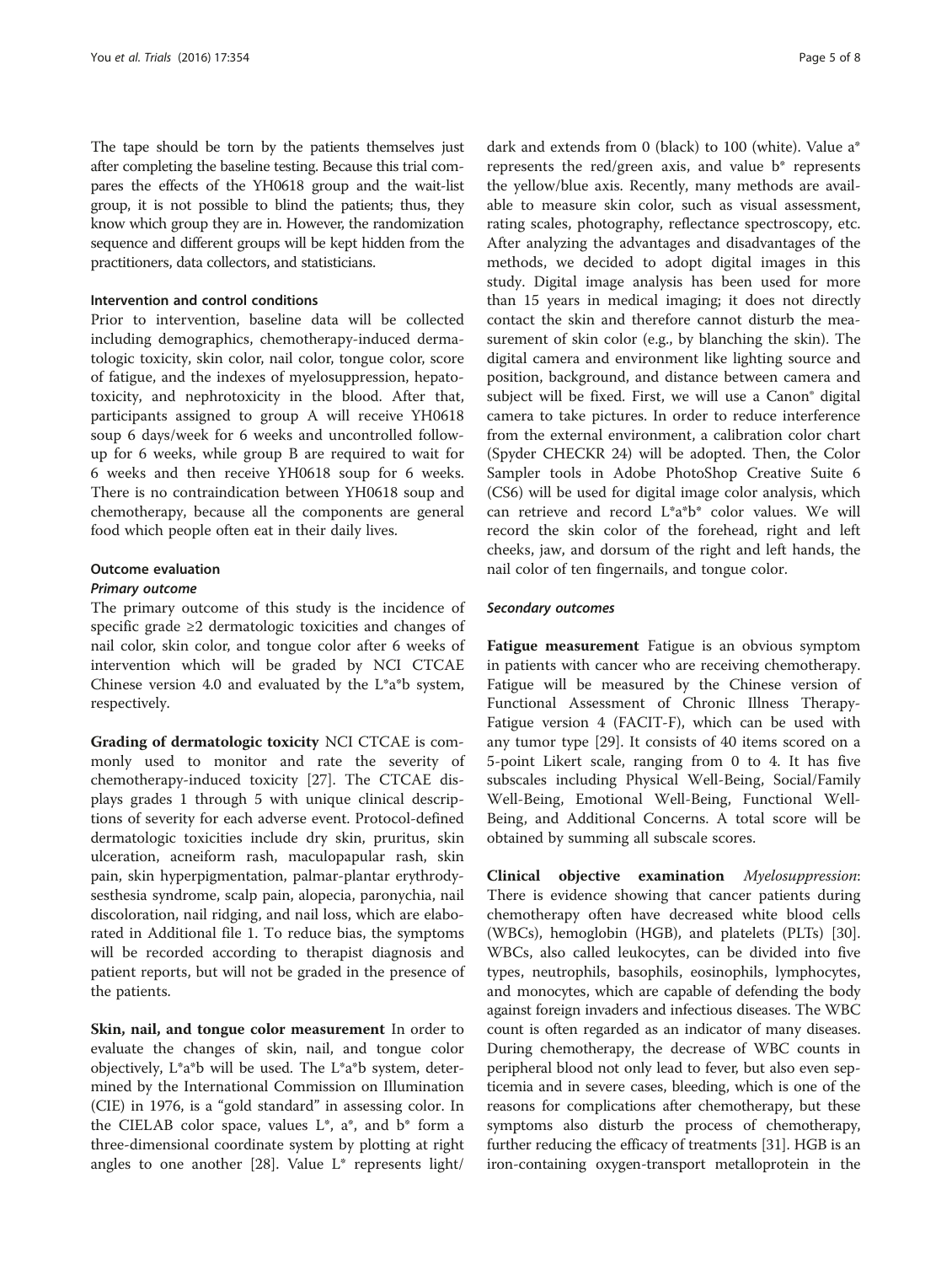red blood cells of all vertebrates, which is essential for metabolism. Its decrease may result in anemia; the symptoms include shortness of breath, palpitation of the heart, and fatigability [\[32\]](#page-7-0). PLTs are derived from megakaryocytes of the bone marrow and only exist in the blood of mammals. The main function of PLTs is to stop bleeding. Chemotherapy-induced significant reduction of PLTs will cause thrombotic thrombocytopenic purpura characterized by the presence of microangiopathic hemolytic anemia, thrombocytopenic purpura, fever, renal abnormalities, and neurological abnormalities [\[33](#page-7-0)]. Therefore, the changes of WBC, HGB, and PLT will be assessed.

Hepatotoxicity: Studies showed that many patients with cancer experienced liver injury during chemotherapy [\[34](#page-7-0)]. From the view of Chinese medicine, the liver and kidneys are the main organs responsible for detoxification. To evaluate liver function objectively, alanine aminotransferase (ALT), aspartate transaminase (AST), total protein, and albumin (Alba) will be measured.

Nephrotoxicity: Liver and kidney function are important indicators in evaluating drug safety. Moreover, based on the theory of homogeny of liver and kidney in Chinese medicine, it is necessary to test kidney function. In the testing of kidney function, injury to the kidney can be exactly reflected by creatinine in the blood. The concentration change of creatinine is determined by the glomerular filtration rate, and only at a rate down to one-third of normal will the creatinine increase significantly [\[35](#page-7-0)]. In addition, blood urea nitrogen (BUN) is an important indication of renal (kidney) health. Therefore, creatinine (Cr) and BUN will be used as indexes to assess nephrotoxicity.

All participants will be assessed before the intervention (baseline), and 3, 6, and 12 weeks after intervention. All YH0618 materials conform to Food and Environmental Hygiene Department's requirement for food safety and achieve the certificate of quality. The packing will be conducted at clinics of the School of Chinese Medicine, HKU. A professional research assistant will teach the subjects how to decoct the YH0618 soup, and the specific intake, water amount, and decoction time will be provided to each subject. These subjects will be asked to complete the questionnaires, undergo blood tests by themselves in hospitals, and send all testing results. Quality and compliance to intervention will be achieved by checking attendance records and the diary of self-record kept by each participant. All outcome assessors will be blinded to the intervention types of participants.

#### Adverse events

All adverse events should be reported spontaneously by patients or observed by assessors and will be recorded. Adverse events will be graded on a five-point scale

(Mild, Moderate, Severe, Life threatening, Causing death). When an adverse event occurs, the investigator will take all necessary and appropriate measures to ensure the safety of the patient. Any questions concerning adverse events associated with the treatment will be reported on the study case report form and sent to the Institutional Review Board of the University of Hong Kong/Hospital Authority Hong Kong West Cluster (HKU/HA HKW IRB).

#### Statistical analysis

Statistical analysis will be conducted by a statistician using SPSS version 22.0. Analyses will be performed based on intention-to-treat principles, and any missing data in the follow up visits will be imputed using multiple imputation.

Descriptive statistics will be used to summarize the baseline demographics and clinical characteristics for both groups. Missing values at follow-up visits or dropouts in the two groups will be assessed to identify any potential bias.

For the primary outcomes, relative risk for the incidence of dermatologic toxicities with grade ≥2, including 95 % CIs obtained via normal approximation to the binomial distribution, will be analyzed for the two groups. The changes in nail color and skin color from baseline to 6 weeks will be compared between the two groups by independent sample  $t$  tests. Because participants will be randomized into the intervention group or wait-list group, little confounding is expected. However, potential confounding variables will be identified as those that differ among treatment groups at baseline and are significantly associated with outcomes. In case any potential confounders are identified, a logistic regression model and a multiple linear regression model will be used to analyze the binary and continuous outcomes, respectively.

In further analyses using measures at all time points, the relative effectiveness of the interventions, including all primary and secondary outcomes, will be assessed in repeated measures mixed models, using the generalized estimating equation (GEE) modeling method. The repeated measures regression models account for the correlations between individual measurements when repeated over time. The primary test of effect depends upon differing patterns of change (slope) over time; thus, differences in slope will be identified by significant interactions of intervention group with time. If the interaction terms are significant, then further analyses will use contrasts within the models to compare groups at each time point and to compare outcomes across time within each group.

# **Discussion**

This is the first strict randomized controlled trial to evaluate the effect of medical food on ameliorating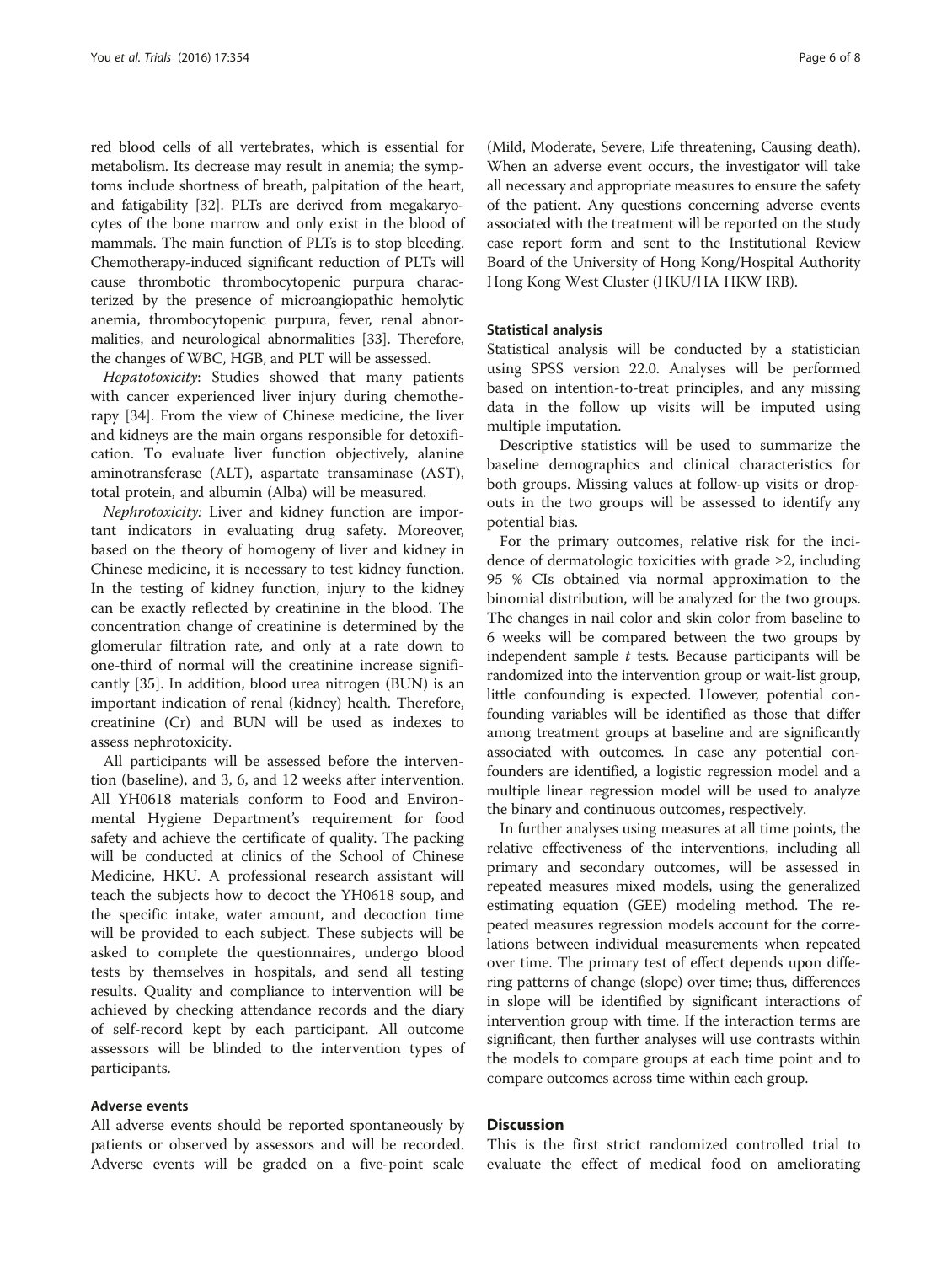<span id="page-6-0"></span>chemotherapy-induced toxicity. The proposed study may provide direct and convincing evidence to support YH0618 as an adjuvant treatment for reducing chemotherapyinduced toxicity, which could be introduced into clinical settings. Since little attention has been given to exploring the role of medical food intervention in reducing chemotherapy-induced toxicity, this study will provide solid scientific evidence for international healthcare policy makers to support the integration of alternative intervention strategies in providing care to patients with cancer. When considering that more and more cancer patients are facing chemotherapy-induced side effects even after they have completed chemotherapy, our achievements will provide a safe and effective way for reducing chemotherapyinduced toxicity and improving their quality of life. The objective assessments for chemotherapy-induced toxicity, such as color index, are another important advantage in this study.

However, the main potential limitation of this protocol is that it is not double-blinded. A placebo would not be used in this study, because it is difficult to make a dietary placebo with the limited manpower and finances at this stage. It is also more fair to the wait-list group, as all of the subjects have opportunities to drink the YH0618 soup. If the results are positive, we will further compare the differences of the YH0618 soup and a placebo in order to avoid psychological effects in the future. Although the participants are not blinded, all of the evaluators and statisticians are blinded.

# Trial status

Recruitment started in July 2015, and the trial is expected to be completed in June 2017.

### Additional file

[Additional file 1:](dx.doi.org/10.1186/s13063-016-1443-9) Specific criteria for assessing chemotherapy-induced dermatologic toxicity (NCI CTCAE). (DOCX 22 kb)

#### Abbreviations

Alba, albumin; ALT, alanine aminotransferase; AST, aspartate transaminase; BUN, blood urea nitrogen; CIE, International Commission on Illumination; Cr, creatinine; DSMB, Data and Safety Monitoring Board; FACIT-F, Functional Assessment of Chronic Illness Therapy-Fatigue; GEE, generalized estimating equation; HGB, hemoglobin; HKU/HA HKW IRB, Institutional Review Board of the University of Hong Kong/Hospital Authority Hong Kong West Cluster; NCI CTCAE, National Cancer Institute Common Terminology Criteria for Adverse Events; PLT, platelet; WBC, white blood cell

#### Acknowledgements

The authors would like to thank our study site for their support. The authors also thank the co-applicants for their contributions to the study design and trial management and the assessors and research assistants for their contributions to the completion of this trial. We thank the Data and Safety Monitoring Board (DSMB) members for monitoring the research and providing valuable suggestions. The project is supported by donations. The article-processing charge is supported by a National Natural Science Foundation of China Project (No.: 81573663)

#### Authors' contributions

JPC was responsible for this trial and authored this manuscript. JPC and JSY jointly conceived the original idea and led the trial design and protocol. HFL and LXL contributed to the trial design. SMC, MKW, and WFY led the statistical design and randomization. JSY, SMC, MKW, HFL, WFY, and JPC contributed to the methods of data collection, patient materials, and data management. All authors read, commented on, and approved the final version of the manuscript.

#### Competing interests

The authors declare that they have no competing interests.

#### Author details

<sup>1</sup>School of Chinese Medicine, The University of Hong Kong, 10 Sassoon Road Pokfulam, Hong Kong. <sup>2</sup>Department of Social Work & Social Administration The University of Hong Kong, SAR, Hong Kong. <sup>3</sup>Department of Clinical Oncology, The University of Hong Kong, SAR, Hong Kong.

#### Received: 12 November 2015 Accepted: 23 June 2016 Published online: 26 July 2016

#### References

- 1. Steward BW, Wild CP. World cancer report 2014. Lyon: International Agency for Research on Cancer; 2014.
- 2. Lemieux J, Maunsell E, Provencher L. Chemotherapy-induced alopecia and effects on quality of life among women with breast cancer: a literature review. Psychooncology. 2008;17:317–28.
- 3. Miller KK, Gorcey L, McLellan BN. Chemotherapy-induced hand-foot syndrome and nail changes: a review of clinical presentation, etiology, pathogenesis, and management. J Am Acad Dermatol. 2014;71:787–94.
- 4. Lacouture ME, Mitchell EP, Piperdi B, Pillai MV, Shearer H, Iannotti N, et al. Skin toxicity evaluation protocol with panitumumab (STEPP), a phase II, open-label, randomized trial evaluating the impact of a pre-emptive skin treatment regimen on skin toxicities and quality of life in patients with metastatic colorectal cancer. J Clin Oncol. 2010;28:1351–7.
- 5. Grevelman EG, Breed WPM. Prevention of chemotherapy-induced hair loss by scalp cooling. Ann Oncol. 2005;16:352–8.
- 6. Gilbar P, Hain A, Peereboom VM. Nail toxicity induced by cancer chemotherapy. J Oncol Pharm Pract. 2009;15:143–55.
- 7. Heidary N, Naik H, Burgin S. Chemotherapeutic agents and the skin: an update. J Am Acad Dermatol. 2008;58:545–70.
- 8. Crown J, O'Leary M. The taxanes: an update. Lancet. 2000;355:1176–8.
- 9. Crooke ST, Duvernay VH, Galvan L, Prestayko AW. Structure-activity relationships of anthracyclines relative to effects on macromolecular syntheses. Mol Pharmacol. 1978;14:290–8.
- 10. Pommier Y, Leo E, Zhang HL, Marchand C. DNA topoisomerases and their poisoning by anticancer and antibacterial drugs. Chem Biol. 2010;17:421–33.
- 11. Pang B, Qiao X, Janssen L, Velds A, Groothuis T, Kerkhoven R, et al. Drug-induced histone eviction from open chromatin contributes to the chemotherapeutic effects of doxorubicin. Nat Commun. 2013;4:1908.
- 12. Balagula Y, Rosen ST, Lacouture ME. The emergence of supportive oncodermatology: the study of dermatologic adverse events to cancer therapies. J Am Acad Dermatol. 2011;65:624–35.
- 13. Kang YK, Lee SS, Yoon DH, Lee SY, Chun YJ, Kim MS, et al. Pyridoxine is not effective to prevent hand-foot syndrome associated with capecitabine therapy: results of a randomized, double-blind, placebo-controlled study. J Clin Oncol. 2010;28:3824–9.
- 14. Lam W, Bussom S, Guan FL, Jiang ZL, Zhang W, Gullen EA, et al. The four-herb Chinese medicine PHY906 reduces chemotherapy-induced gastrointestinal toxicity. Sci Transl Med. 2010;2:45ra59.
- 15. McCune JS, Hatfield AJ, Blackburn AA, Leith PO, Livingston RB, Ellis GK. Potential of chemotherapy–herb interactions in adult cancer patients. Support Care Cancer. 2004;12:454–62.
- 16. Chan YC, Wu CC, Chan KC, Lin YG, Liao JW, Wang MF, et al. Nanonized black soybean enhances immune response in senescence-accelerated mice. Int J Nanomedicine. 2009;4:27–35.
- 17. Yim JH, Lee OH, Choi UK, Kim YC. Antinociceptive and anti-inflammatory effects of ethanolic extracts of Glycine max (L.) Merr and Rhynchosia nulubilis seeds. Int J Mol Sci. 2009;10:4742–53.
- 18. Xia Y, Rivero-Huguet ME, Hughes BH, Marshall WD. Isolation of the sweet components from Siraitia grosvenorii. Food Chem. 2008;107:1022–8.